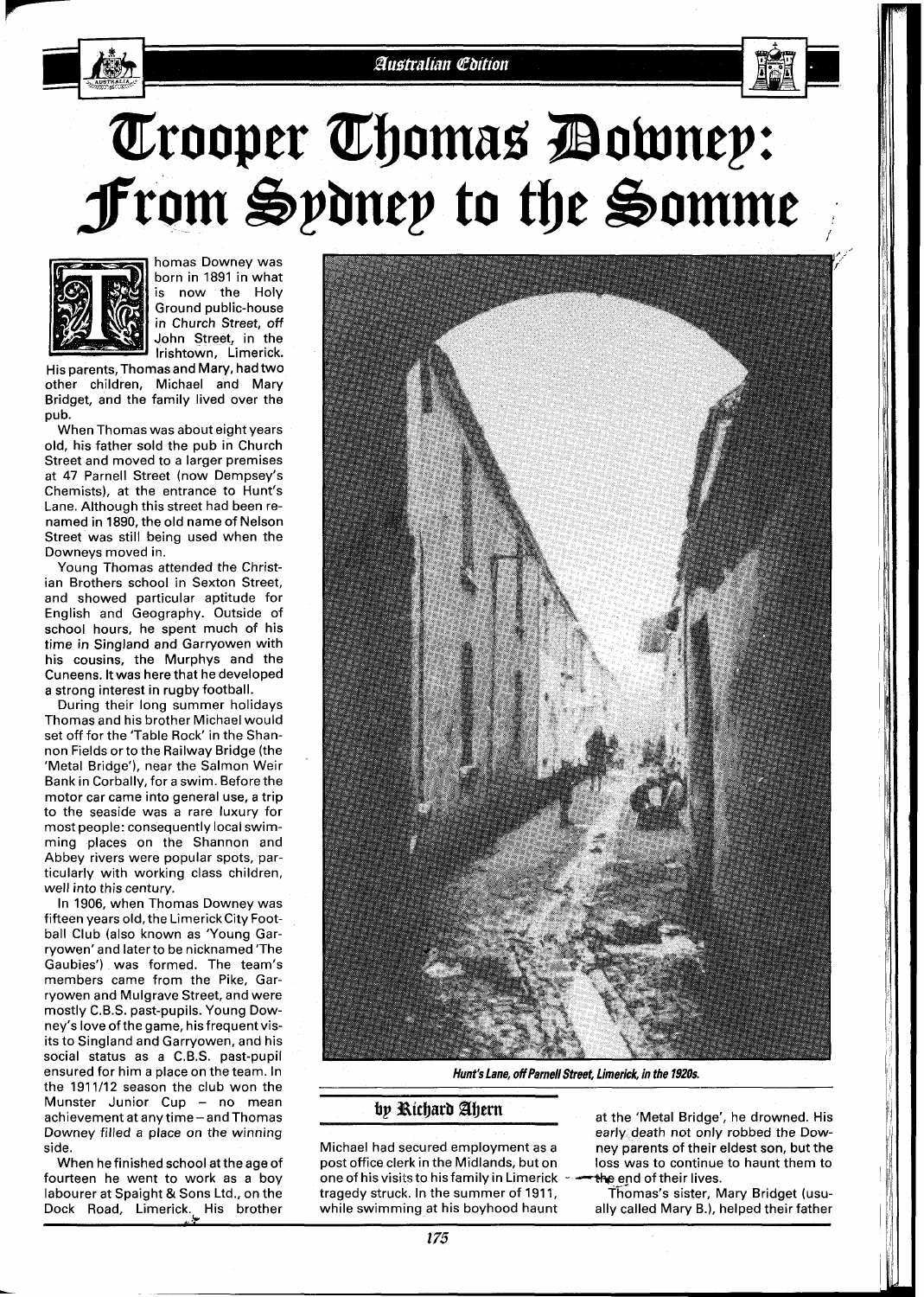#### The Old Limerick Journal



Limerick City Football Club ('The Gaubies'), winners of the Munster Junior Cup, 1911-12. Michael Downey is third from the left in the back row.

to run the public-house, but Thomas had other plans. Life behind a barcounter, surrounded by the teeming, poverty-stricken lanes off Parnell Street, held little attraction for him; he had set his sights on a much larger, faraway and unknown world.

In November, 1913, at the age of twenty-two, he left home. The Limerick railway station, his first point of departure, was little more than a hundred yards away. Some weeks later, at Christmas time, he arrived at the house of his uncle, William Downey, at 61 Fig Street, Pyrmont, Sydney, New South Wales. Following the example of his dead brother, Thomas became a post office clerk and started work in Sydney.

But his spirit of adventure and wanderlust was not satisfied with this secure and pensionable position, and he soon headed into the outback to work on a sheep farm. By this time, however, Europe had been plunged into the First World War, and, somewhat like Ireland, Australia found itself sucked inexorably into the conflict.

Like many of his fellow Limerickmen 13,000 miles away in Ireland, Thomas Downey heard, and - despite the strong anti-conscription campaign in both countries - heeded the call. When the war was in its sixth month the 17th Battalion was raised and embodied as a unit of the Australian Imperial Force. On 13th December, 1915, justtwo years after his arrival in Sydney, Thomas Downey joined this battalion. In his

search for adventure in far-flung Australia he could hardly have envisaged the circumstances of his return to Europe, but he was destined to spend nearly three years in the 'futile hell' of that war-torn territory.

The Australians were to make a major contribution to the British imperial war effort of 1914-18: its army maintained five infantry divisions on the crucial Western Front; its soldiers won high praise as fighters, especially during the closing period of the war. The total number of Australians killed in the conflict has been estimated at just under 60,000.

Each of the five Australian divisions deployed on the Western Front comprised three brigades, each made up of four battalions. The 17th Batallion, along with the 18th, 19th and 20th, was attached to the 5th Infantry Brigade, which, in turn, was embodied in the 2nd Division.

After an initial training period under Chief Instructor Lieutenant G. Costello, the Battalion marched to its own band through Sydney. Under its new commanding officer, Lieutenant H.A. Goddard, the 17th set off for Europe on Monday, 17th March, 1916, the Battalion embarked on the S.S. Arcadian for Marseilles  $-$  though it is unlikely that Thomas Downey and the other Irishmen on board had much oppor- tunity to celebrate St. Patrick's Day.<br>The men of the 17th all came from

the New South Wales area. It was the

strict policy of the Australian Army to keep men from the same region in the same battalion: for instance, New South Wales men and Queenslanders were never brought together in the same battalion. This policy gave the Australians a unique cohesiveness and a definite advantage in morale.

Wounded and sick soldiers were sent to their own depots and then brought back to their former units. By contrast, the staff at the British depots did not take the trouble to sort convalescent reinforcements, and, not understanding a soldier's love of his unit as his war home, despatched him to the first unit which required its ranks refilled. The Australians, therefore, were kept together as a corps; as a result of this policy, they had a team-spirit which Highlanders thrust into county battalions, or Londoners drafted into Welsh battalions, could not be expected to acquire - it was a true esprit de corps.

Another unique feature of the Australian Army was that it did not impose the death-penalty for desertion, although its rate of desertion and absence without-leave was high. Douglas Haig, the British Commanderin-Chief, considered the Australians a danger to the discipline of the allied forces. Even in the last months of 1918, when the Australians were fiercely demonstrating their valour, Haigh was still pressing for the extention of the death-penalty to their ranks for cases of<br>desertion.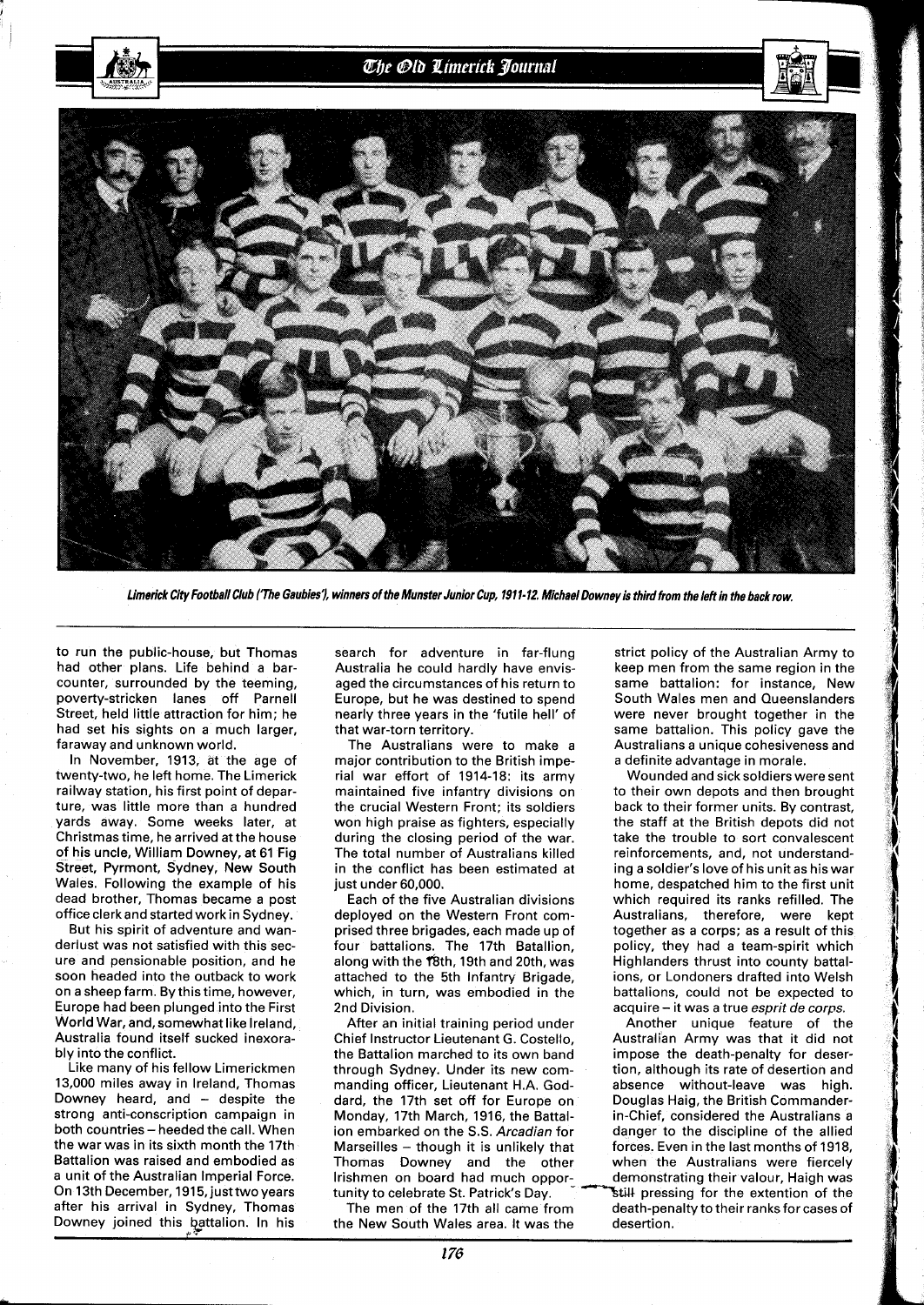Australian Edition



Limerick Railway Station, at the turn of the century.

**I** tl the ew er the On 1st July the Battle of the Somme began, and throughout the rest of the war the 17th Battalion never moved far away from that fatal river, which became the borderline around which the decisive battles were fought between 1916 and '18.

thc In( ent 3h 1st าot Private Downey found time to write regular letters and postcards to his home, but none has survived. He also managed a visit to Limerick during his leave and was seen parading around the city in the unusual uniform and hat of the Australian Army.

**3** n ነdvar 'he August, 1918, was to prove the decisive turning-point of the war, and the 17th played a crucial role at this time. On 8th August, a major British attack destroyed 11 German divisions, captured 16,000 prisoners and thousands of guns, and made the enormous advance of six to seven miles along an eight mile front. This attack was sustained until the 21st, when a twopronged but slower assault was made to the north and south, the Australians serving as the southern prong.

nil

?p1 his ich alsh to **S.**  he \ot ern d ih. er- ; a ed 18, ?ly as he of

The Germans fell back to a line of defence which included Mount. St. Quentin, a hill on a bend of the Somme, above the approaches to the crossings of the river. The Australian General, Monash, decided to gamble on capturing the hill, and gave this dreaded task to the 5th Infantry Brigade, and specifically to the 17th and 20th battalions.

 $\left| \begin{array}{c} \text{of} \\ \text{c} \\ \text{-} \end{array} \right|$ By this time the men of the 5th Brigade were badly fatigued, but had to continue the advance. During the night of 28th August they prepared to attack.

They advanced and fought throughout the next day and assembled for another attack that night. Despite their exhausted state, at dawn, on 30th August, they were marched back again to a spot near Frise, where they had expected to be able to take time out for a sleep, but, instead, after washing, shaving and breakfasting, were moved at 10.30p.m. along the Somme towpaths and bridges to Clery.

On 3lst August, as they were moving into position west of the hill (Mount St. Quentin), waiting for an attack, dawn broke. Each of the two battalions was divided into four companies, plus the H.Q. staff whlch was roughly company strength. At this stage the 17th had 18 officers and 357 men.

The task ahead was one of the most formidable ever faced by the Australian infantry. Mount St. Quentin was already a familiar sight, as it had faced the attacking battalions most of the day before, and, as they came over Clery Bridge, it commanded the centre of the landscape, which was completely bare except for the village trees, the trenches and bands of rusty wire. As 5p.m., the hour set for the barrage, drew near, few officers or men in the war-weary companies of the 20th (averaging only 60 rifles) and the 17th (70 rifles) believed they had any chance of success. The men had no hot meal that night, butthe 18th Battalion brought up dry rations, and at 3a.m. an issue of rum arrived. On this occasion the old Australian Army practice of keeping the rum until after the action was broken as a concession to the weariness of the men.

German resistance proved less than had been expected and Mount St. Quentin was taken - but at a price. In the three-day period from August 31st to 2nd September the 17th had a casuto zna September the 17th had a casu-<br>alty rate of about 45% – eight officers and 151 men of the other ranks. Trooper Downey was one of the lucky ones: he merely suffered a neck wound.

The capture of this stronghold turned the assault of the German forces to the Somme, and they then had to fall back on their final defensive system, the Hindenburg Line. Afurther attack at the end of September blew a hole in this line and Ludendorff, the German Commander-in-Chief, decided the position was hopeless: it was time to start seeking terms.

The Armistice followed on 11th November. The 17th Battalion spent Christmas, 1918, at Silenrieux, and, in January, 1919, moved on to Montignyle-Tilleul in preparation for their return to Australia. On 24th April the 17th left for England on the first part of the journey home.

Trooper Downey and his Battalion returned to Sydney. On 19th September, 1919, he was discharged and given his 'Martin Henry' suit. He had served the full term of enlistment of three years and 251 days, most of it in the front line of battle.

+he early 1920s Thomas Downey returned to Parnell Street, Limerick. The street had seen little change since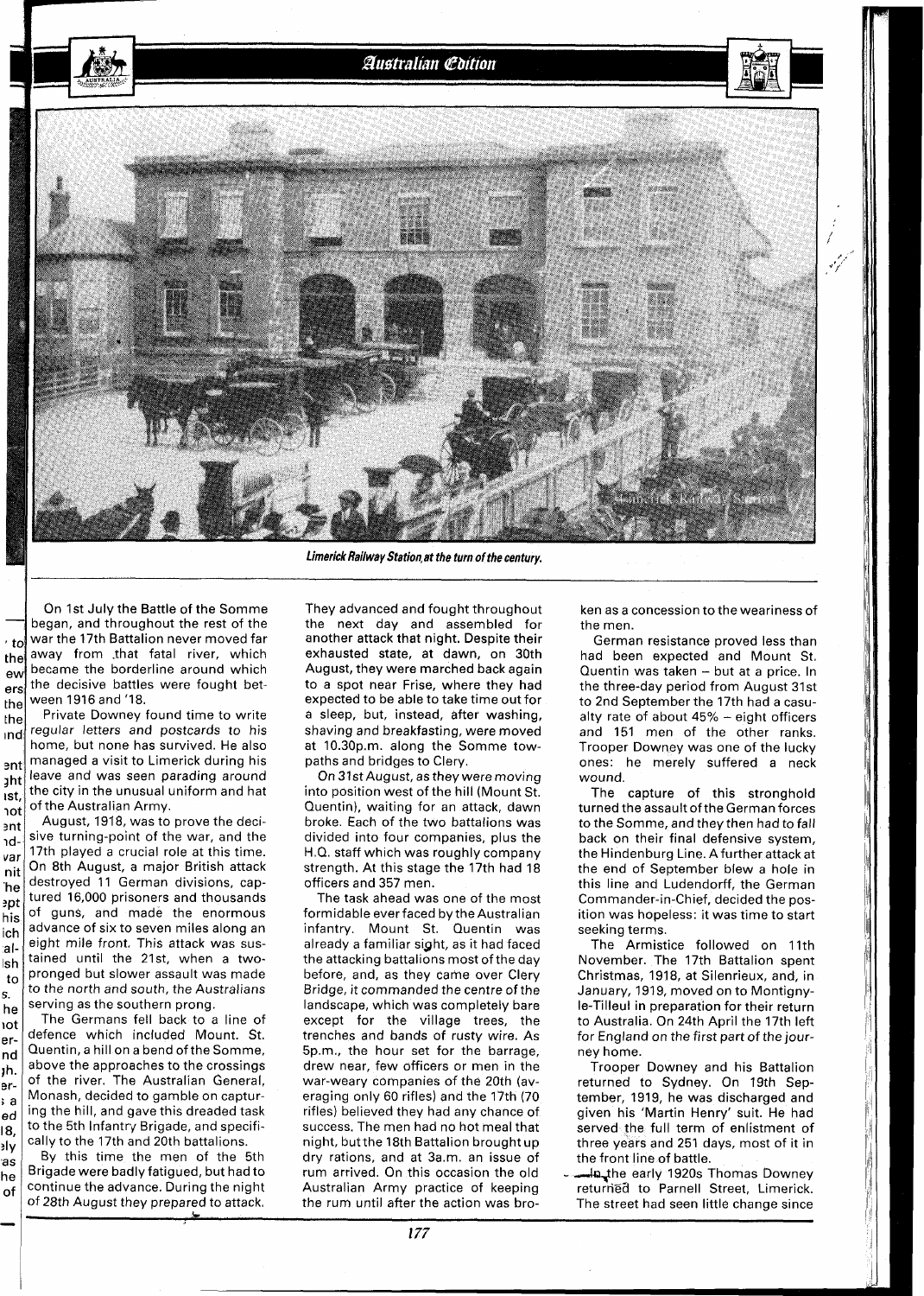

## The Old Limerick Journal



his departure, almost ten years before. While the streetscape had not altered, the attitudes of many of those who had remained there during the previous decade had - almost beyond recognition. He had come'back to a 'new' Ireland where Sinn Féin thinking was predominant, and where there was anything but a feeling of pride towards those who had fought in the British imperial war effort. This attitude created an uneasy atmosphere for exsoldiers, perhaps even to the point where they were made to feel little better than traitors to Ireland's 'cause' -<br>that flexible, catch-all term, so successfully exploited by the contending political forces of the day.

Work was scarce and money even more so in the Limerick of the 1920s. Although he did not find the work of a publican conducive to his free spirit, Thomas Downey was glad to avail of whatever was on offer.

The six feet tall, slow-walking Downey was a talkative man, especially when the subject of rugby came around - and sport has often proved to be a useful way of breaking down barriers in Limerick. However, he said little about the horrors of the Somme, or his part in 'the defence of small nations'. During the next few years he helped in the family's pub, but took time out to stroll up the road to Wolfe Tone Street to whisper some tender words to Mary Agnes O'Halloran, who worked in Goodwin's shop in William Street.

In 1926 the couple married at St. Joseph's Church, Ouinlan Street, Limerick. Soon after they emigrated to New York and made their home on West 92nd Street, Manhattan, where

**APP RODGHLA**  $\mathbf{W}$ ulam 5565 DOUGLAS. Alroy Clyde 2879 DOUGLAS, Gordon 5338 DOUGLAS, Ronald N. 1800 DOUGLAS, George Lt. DOULL, David Farquhar LIST DOWL, David Farquinat<br>187 DOW, Arthur<br>273 DOWLING, Eric M.<br>1213 DOWLING, Frederick<br>5670 DOWNES, James John<br>866 DOWNES, John Joseph 5341 DOWNEY, Thomas 191 DOYLE, John Michael 2136 DOYLE, Joseph 6547 DOYLE, Raphael C 4101 DOYLE, Robert 5004 DOYLE William 7621 DRAKE, Edward Stanley

**Trooper Thomas Downey, No 5341, 17th Battalion.** 

their sons, Michael and Robert, and daughter Mary, (who died in infancy) were born. In New York Thomas Downey secured employment at various types of office work, and his income was supplemented by his wife Mary, who worked at Woolworth's Department Store.

In late 1931 his father died in Limerick. Thomas and his family returned to Parnell Street to run the pub, with the help of his sister. Mary B. had not married, and continued her job in Toppin's Shannon Laundry in Parnell street, serving in the pub on a parttime basis.

During this period the street was a hive of diverse activities. There were a number of other licenced premises there, including Thady Coffey's, Lynch's, ('Cheap John's'), St. George's, Frawley's, Winter's, the Railway Bar, McDonnell's, Costelloe's, Tracey's and Walsh's, which doubled as a chemist of sorts, and went by the name of the 'World's Wonder'. The customers of these premises were mainly workers from the flour mills, the docks, McMahon's timber yards, the bacon factories and the railway, most of whom lived in the small two-storey houses in the narrow laneways (Lady's, Hunt's, Diypn's, Robertson's and Gorman's) running off Parnell Street and Carey's Road.

In the tiny backyards of many of these houses were kept small numbers of pigs, which were sold to the local bacon factories. The nearby Matterson's bacon factory (now demolished) is still remembered for the pungent smell which permanently emanated from it and which permeated the surrounding streets and laneways. Occasionally lice-filled mattresses were to be found mouldering in these lanes, with no trace of their former owners. On religious occasions during the year little altars, decorated with flowers and lighted candles, were set up at the bottom of each lane.

Among the other business premises on the street were the offal shops of 'Nonie' Maher, Carey's, Culhane's and Mullane's, which was situated next door to Downey's at number 48. There was also a variety of other shops: Culhane's and McCormack's, drapery shops; Reidy's animal feed; Naughton's and Marcello's, fish and chip shops; Carey's jewellers; Hackett's and O'Mara, barbers, and Parker's pawnshop.

The railway station was a bustling centre of activity, with up to thirty trains coming and going from Limerick daily. Imports of coal and other com-



**An Australian military band marching through Bapaume.**